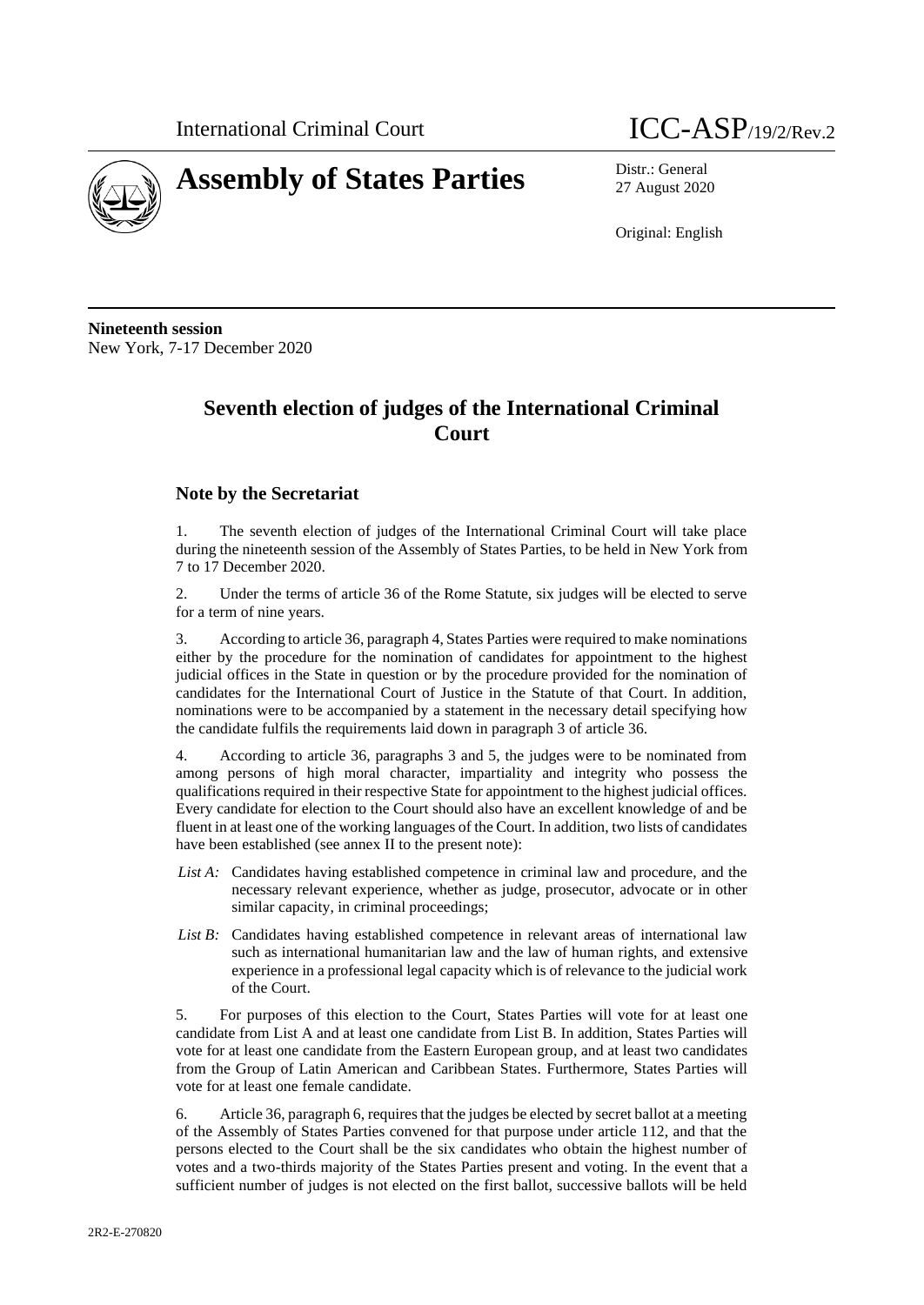until the remaining places have been filled, in accordance with the provisions of resolution ICC-ASP/3/Res.6, relating to the procedure for the nomination and election of judges of the International Criminal Court, and amended by resolutions ICC-ASP/5/Res.5, ICC-ASP/12/Res.8, ICC-ASP/14/Res.4, and ICC-ASP/18/Res.4, respectively.

7. Under the terms of article 36, paragraphs 7 and 8, no two judges may be nationals of the same State, and the States Parties shall, in the selection of judges, take into account the need, within the membership of the Court, for the representation of the principal legal systems of the world; equitable geographical representation; and a fair representation of female and male judges. In addition, States Parties are required to take into account the need to include judges with legal expertise on specific issues, including, but not limited to, violence against women or children.

8. In accordance with paragraphs 3 and 13 of resolution ICC-ASP/3/Res.6, as amended by ICC-ASP/18/Res.4, annex I, and following the 18 December 2019 decision of the Bureau of the Assembly of States Parties, the nomination period was opened on 6 January 2020 and ran until 30 March 2020. On 30 March 2020, the Bureau, being mindful of the challenges which States Parties faced in light of the COVID-19 pandemic, decided to extend the nomination period as an emergency extension for one month, until 30 April 2020.

9. At the end of the extended nomination period, not all minimum nomination requirements had been met. In accordance with paragraph 11 of resolution ICC-ASP/3/Res.6, the President of the Assembly extended the nomination period once, for two weeks, until 14 May 2020. Twenty-two nominations were received by the closing date of 14 May 2020.

10. By a communication, dated 29 July 2020, the Embassy of Bangladesh to the Netherlands announced the withdrawal of the candidature of Mr. A.B.M. Khairul Haque. The Government of Bangladesh had nominated him by a communication dated 14 May 2020. In addition, by a communication, dated 26 August 2020, the Embassy of the Dominican Republic to the Netherlands announced the withdrawal of the candidature of Mr. Ramón Horacio González Pérez. The Government of the Dominican Republic had nominated him by a communication dated 27 March 2020

11. As required by paragraph 8 of the same resolution, the Secretariat of the Assembly of States Parties placed the nominations of candidates for judges, together with the accompanying statements referred to in article 36 of the Statute and other supporting documentation on the Internet web site of the International Criminal Court<sup>1</sup> as soon as possible after they were received.

12. In accordance with paragraph 9 of resolution ICC-ASP/3/Res.6, a list in the English alphabetical order of all persons nominated, with accompanying documents, is contained in annex I to the present note (see ICC-ASP/19/2/Add.1/Rev.1). Three additional lists are provided in further annexes containing the names of the candidates organized according to List A or B (annex II), by regional group (annex III) and by gender (annex IV).

13. The procedure to be followed for the election of judges is laid down in paragraphs 15 to 25 of resolution ICC-ASP/3/Res.6.

14. A guide for the seventh election of judges is contained in document ICC-ASP/19/3.

<sup>1</sup> https://asp.icc-cpi.int/EN\_Menus/asp/elections/judges/2020/pages/default.aspx https://asp.icc-cpi.int/FR\_Menus/asp/elections/judges/2020/pages/default.aspx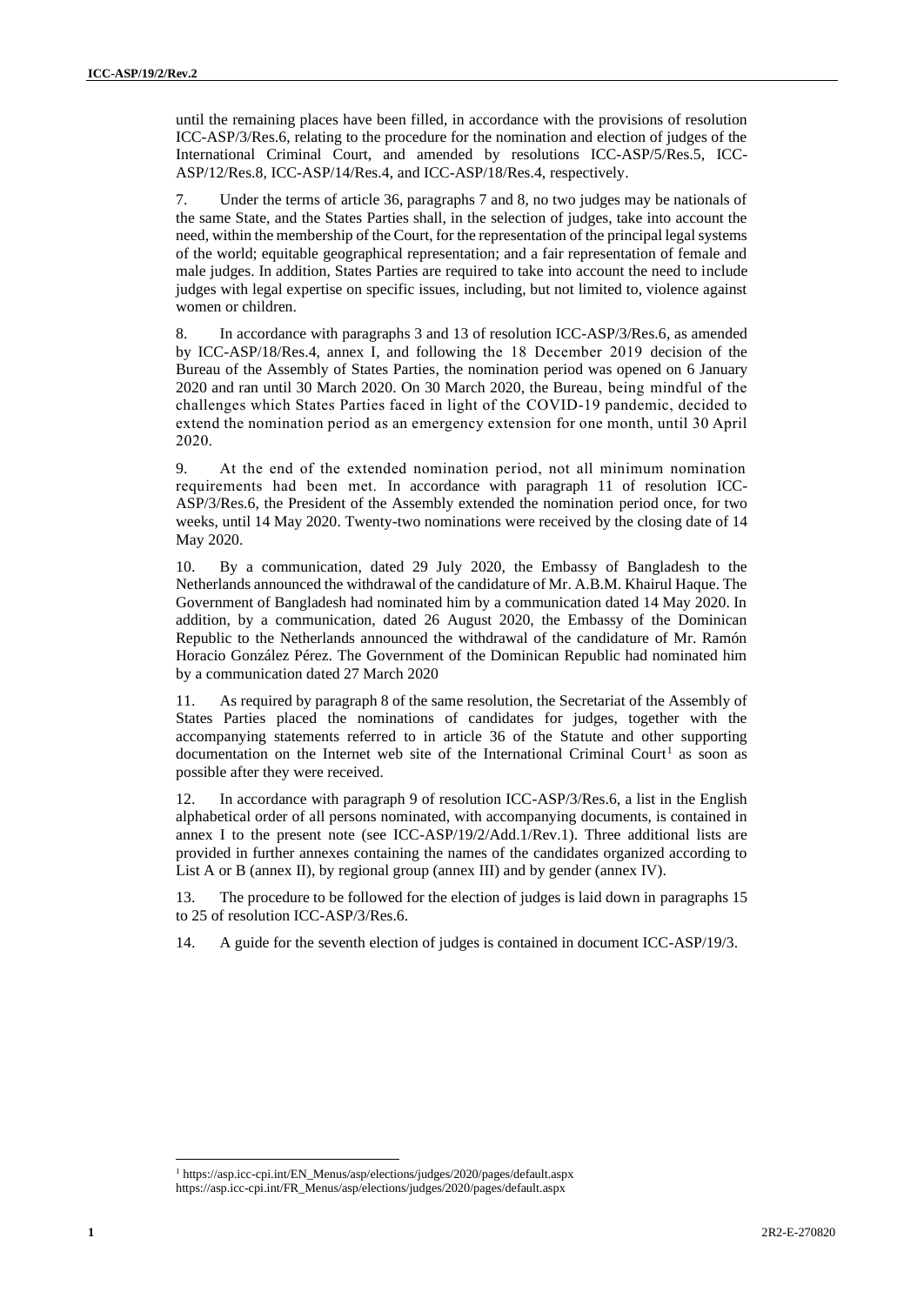## **Annex I**

## **Alphabetical list of candidates (with statements of qualifications)**

*[See ICC-ASP/19/2/Add.1/Rev.1]*

## **Annex II**

## **List of candidates organized according to Lists A and B**

#### **List A List B**

- 1. ALEXIS-WINDSOR, Althea Violet
- 2. BELLO, Ishaq Usman
- 3. CHAGDAA, Khosbayar
- 4. ĆOSIĆ DEDOVIĆ, Jasmina
- 5. KORNER, Joanna
- 6. MASSART, Laurence
- 7. MILANDOU, Prosper
- 8. SAMBA, Miatta Maria
- 9. SIFUENTES, Monica Jacqueline
- 10. SOCK, Raymond
- 11. TALL, Aïssé Gassama
- 12. TSILONIS, Viktor Panagiotis
- 
- 1. BARRETO GONZÁLEZ, Andrés Bernardo
- 2. BEN MAHFOUDH, Haykel
- 3. FLORES LIERA, Socorro
- 4. KAM, Gberdao Gustave
- 5. LORDKIPANIDZ, Gocha
- 6. PERALTA DISTEFANO, Ariela
- 7. SALVADOR CRESPO, Íñigo
- 8. UGALDE GODÍNEZ, Sergio Gerardo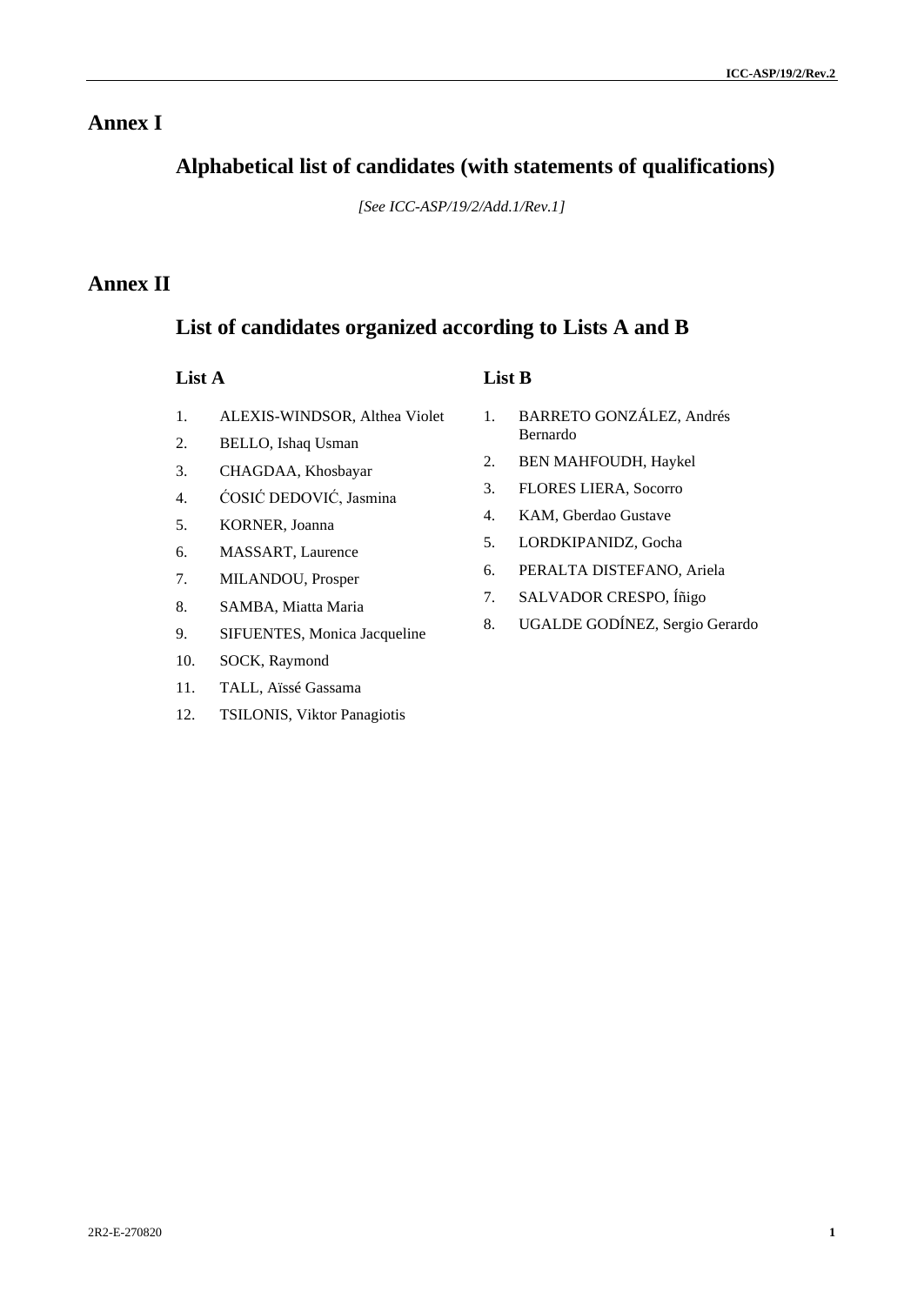## **Annex III**

## **List of candidates organized by regional group**

#### **Group of African States**

- 1. BELLO, Ishaq Usman
- 2. BEN MAHFOUDH, Haykel KAM
- 3. KAM, Gberdao Gustave
- 4. MILANDOU, Prosper
- 3. 5. SAMBA, Miatta Maria
- 6. SOCK, Raymond
- 6. 7. TALL, Aïssé Gassama

#### **Group of Asia-Pacific States**

1. CHAGDAA, Khosbayar

### **Group of Eastern European States**

- 1. ĆOSIĆ DEDOVIĆ, Jasmina
- 2. LORDKIPANIDZ, Gocha

### **Group of Latin American and Caribbean States**

- 1. ALEXIS-WINDSOR, Althea Violet
- 2. BARRETO GONZÁLEZ, Andrés Bernardo
- 3. FLORES LIERA, Socorro
- 4. PERALTA DISTEFANO, Ariela
- 5. SALVADOR CRESPO, Íñigo
- 6. SIFUENTES, Monica Jacqueline
- 7. UGALDE GODÍNEZ,, Sergio Gerardo

### **Group of Western European and other States**

- 1. KORNER, Joanna
- 2. MASSART, Laurence
- 3. TSILONIS, Viktor Panagiotis